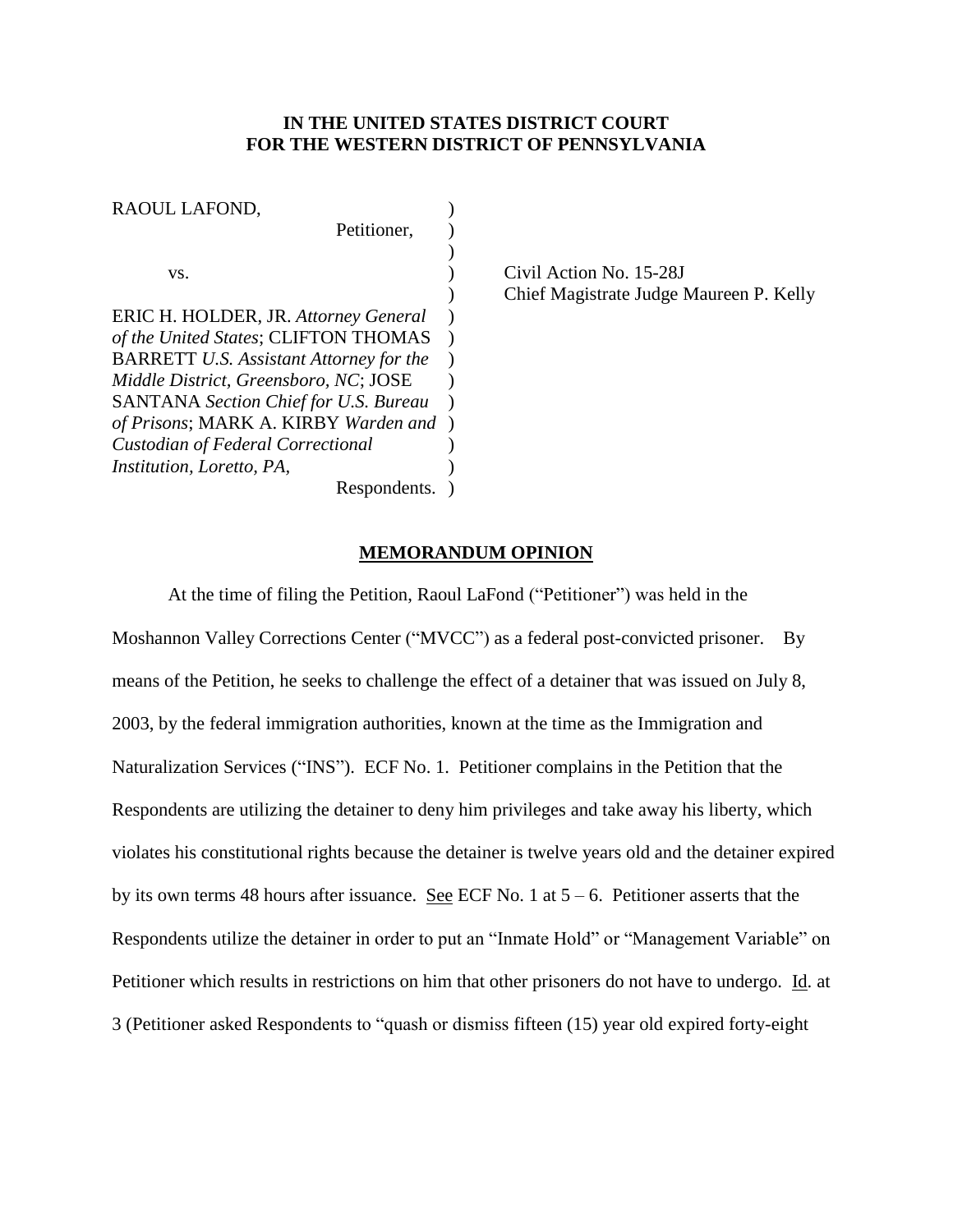(48) hour Detainer and its resulting 'inmate hold' or 'Management Variable' unconstitutionally lodged against the Petitioner's custody, risk, designation and camp placement classification.").

# **I. PROCEDURAL HISTORY**

On February 2, 2015, Petitioner filed the instant Petition for Writ of Habeas Corpus pursuant to 28 U.S.C. § 2241, challenging the application of a Greater Security Management Variable preventing him from camp placement. ECF No. 1. Respondents filed their Response, ECF No. 5, to the Petition, arguing that the Court lacks jurisdiction because the issue Petitioner raises is not the proper subject of a habeas petition; Petitioner's immigration detainer was and continues to be valid; the due process clause does not create an inherent liberty interest guaranteeing Petitioner housing in a particular penal institution; and dismissal is appropriate because Petitioner failed to exhaust his administrative remedies.

Subsequently, Petitioner submitted a Request to Take Judicial Notice, arguing that he is an American citizen by virtue of his parents becoming naturalized citizens while he was residing with them in Brooklyn, New York prior to his eighteenth birthday and impliedly, that the immigration detainer was erroneously placed against him by the federal immigration authorities. ECF No. 10. Petitioner attached to that Request to Take Notice, what purported to be the Certificate of Naturalization of Petitioner's mother which showed that she was naturalized on October 30, 1980. Naturalization occurring on such a date would have occurred prior to Petitioner's eighteenth birthday, which, under 8 U.S.C. §1431(a) would have qualified Petitioner for citizenship in his own right so long as his mother was in fact naturalized prior to Petitioner turning eighteen.

The Court ordered Respondents to respond to Petitioner's Request to Take Judicial Notice. ECF No. 11. Following the Court's order, Respondents contacted the Bureau of

2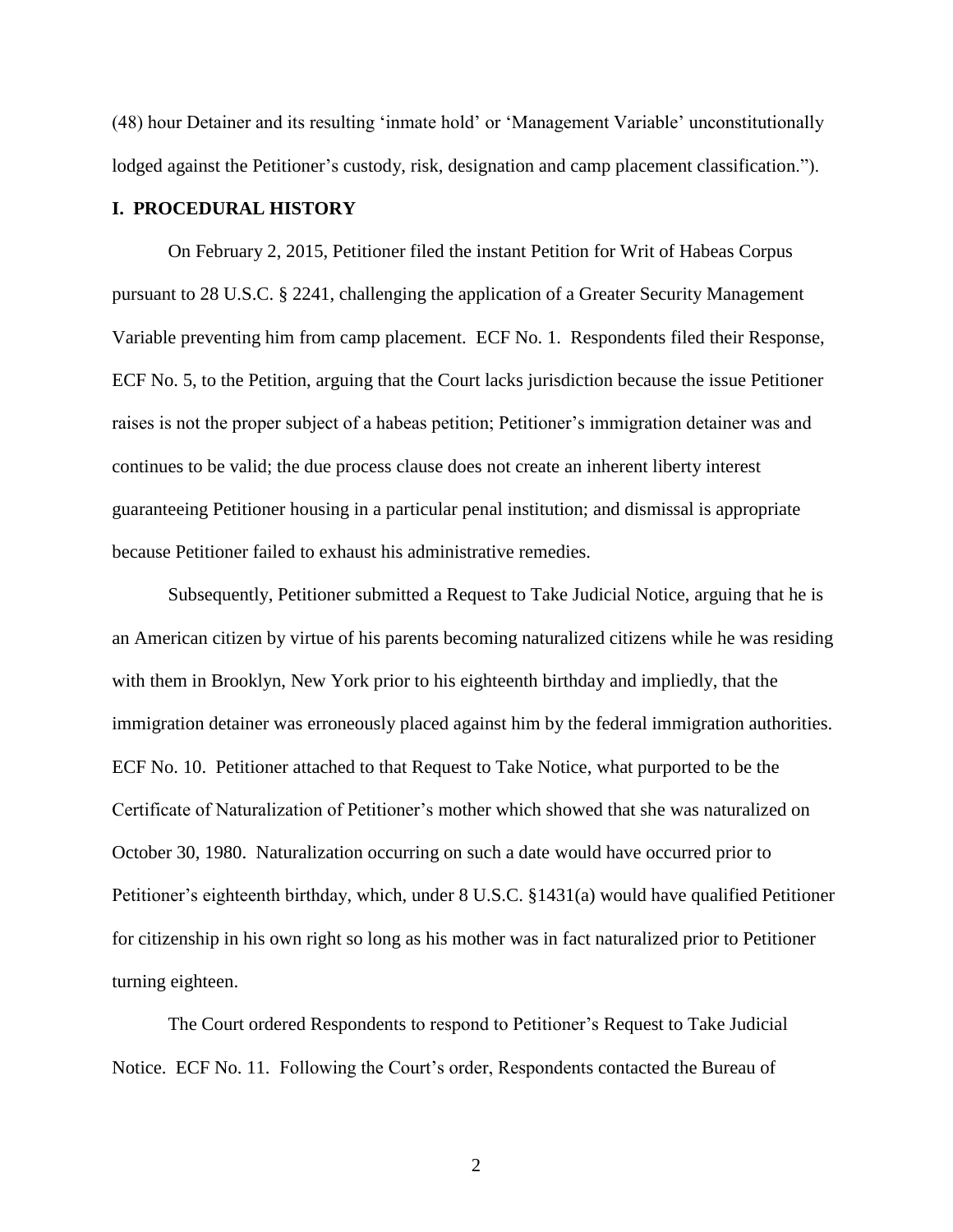Immigration and Customs Enforcement ("ICE"), the successor agency to the INS, and requested that it review Petitioner's and/or his mother's alien file (commonly known as an "A-File"). In response, ICE informed Respondents that the copy of Petitioner's mother's naturalization certificate that Petitioner submitted to the Court contained false information and ICE provided Respondents with an authentic copy containing the correct information. Respondents provided a copy of the mother's Certificate of Naturalization accompanied by a certification of the copy by the custodian of that record. Petitioner's copy of the mother's Certificate of Naturalization, which was not accompanied by a certification of authenticity by the record's custodian, showed a date of October 30, 1980. Respondents' certified copy shows a date of October 30, 1984, which would mean that Petitioner's mother was not naturalized until after Petitioner had already turned twenty years of age, rendering him ineligible to qualify for citizenship under 8 U.S.C. §1431(a). Petitioner filed a Reply to the Response where he asserts that his copy is a copy of the "original" and that the Respondents' copy is a duplicate, containing inaccurate information. ECF No. 16. As such, this Court denied Petitioner's request to take judicial notice. ECF No. 17.

All parties have consented to the plenary exercise of jurisdiction by the Magistrate Judge. ECF Nos. 7 and 8.

#### **II. DISCUSSION**

#### **A. Petitioner Failed to Exhaust his Administrative Remedies.**

Respondents point out that Petitioner failed to exhaust his administrative remedies as is required prior to filing this Section 2241 habeas petition. ECF No. 5 at 3 - 5. Petitioner does not contend that he did exhaust, but, rather, he contends that the "Administrative Remedies are Constitutionally inadequate to address the federal question involved in granting habeas relief. . . ." ECF No. 1 at 3.

3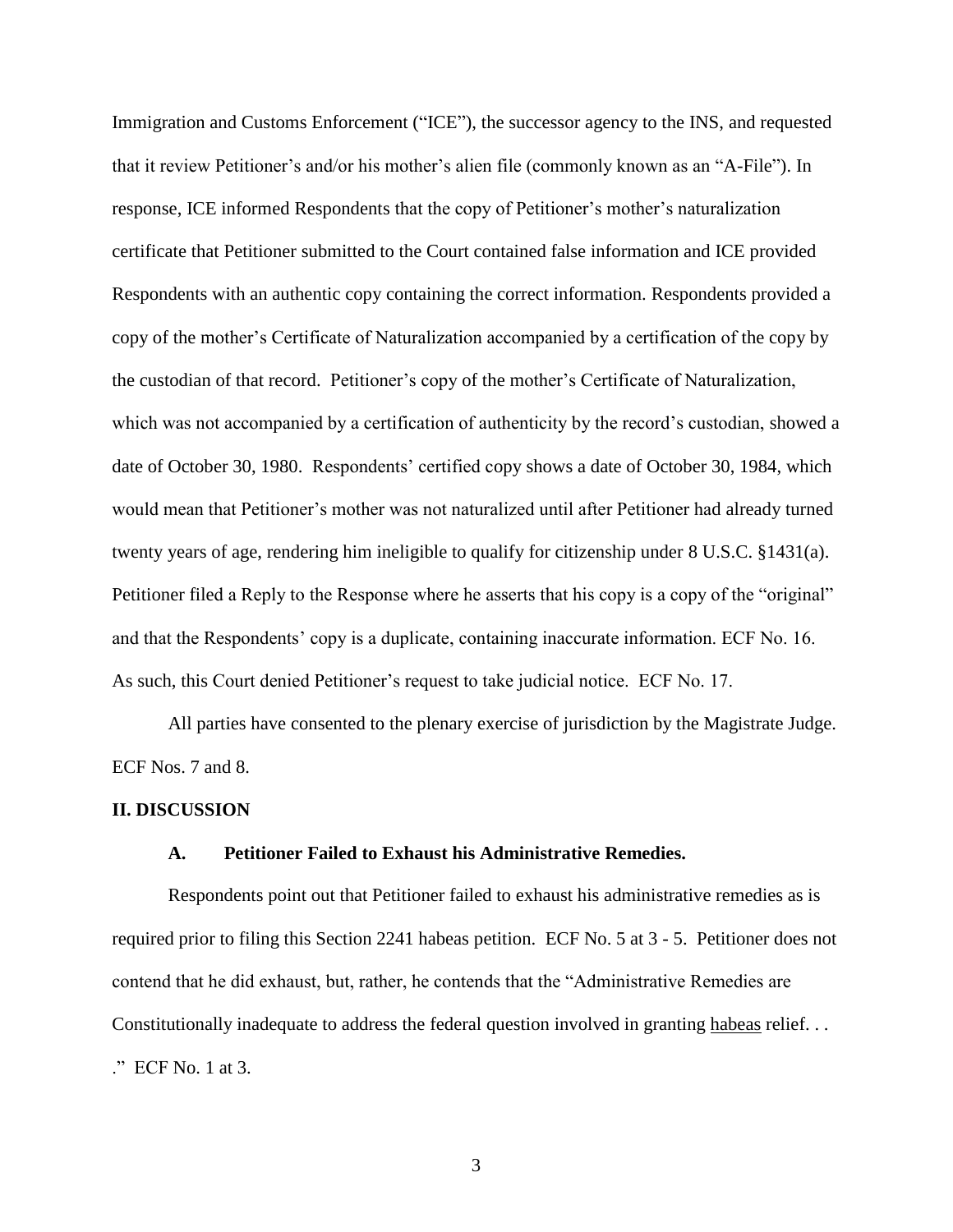Respondents are correct that Petitioner is required to exhaust his administrative remedies prior to bringing this Section 2241 habeas petition. Callwood v. Enos, 230 F.3d 627, 634 (3d Cir. 2000) ("Although there is no statutory exhaustion requirement attached to § 2241, we have consistently applied an exhaustion requirement to claims brought under § 2241."). In this regard we note that "[i]n contrast to civil rights actions and the Prison Litigation Reform Act, where exhaustion is an affirmative defense, and non-exhaustion is to be proven by the defendants, *Ray v. Kertes*, 285 F.3d 287 (3d Cir. 2002), in habeas petitions, exhaustion is a condition precedent to filing with the consequent burden of proving exhaustion on the habeas petitioner." Davis v. PA Dept. of Corrections, CV 15-587, 2016 WL 7131565, at \*3 (W.D. Pa. Dec. 6, 2016). This means that it would be Petitioner's burden to show why the administrative remedies provided by the Bureau of Prison's ("BOP") are constitutionally inadequate. In this case, Petitioner fails to do so other than merely declaring the administrative remedies are inadequate. ECF No. 1 at  $2 - 3$ . This is insufficient to carry the requisite burden to show that the presumptively adequate remedies are inadequate. See U.S. v. Levy, 897 F.2d 596, 598 ( $1<sup>st</sup> Cir.$  1990) ("because he has not exhausted the presumptively adequate administrative remedy available to him, his constitutional arguments are premature.").

Accordingly, the Petition is dismissed for failure to exhaust his administrative remedies.

## **B. The Management Variable Claim is not Cognizable via Section 2241.**

Petitioner's challenge herein to the application of a Management Variable is simply not cognizable via a Section 2241 Petition but must instead be brought by way of a Bivens action, as Respondents correctly point out. Briley v. Atty. Gen. U.S., 632 Fed. Appx. 84 (3d Cir. 2016) ("Jay Bonanza Briley, a federal inmate, filed a petition for a writ of habeas corpus under 28 U.S.C. § 2241 seeking to challenge the Bureau of Prison's ('BOP') determination that a Greater

4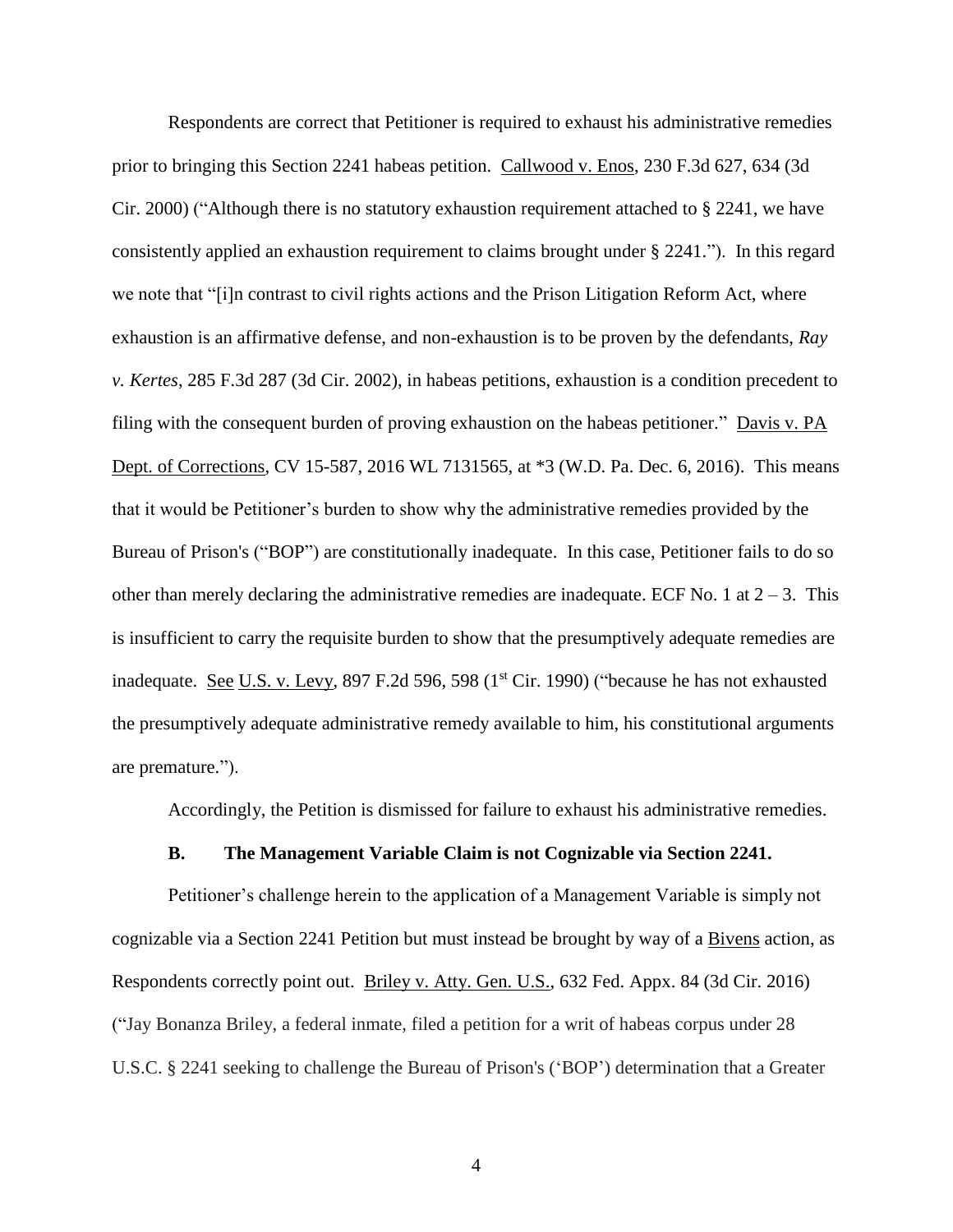Security Management Variable should be applied to his custody classification.. . . We agree with the District Court that Briley's challenge to his custody classification is not cognizable in a § 2241 petition because he does not challenge the basic fact or duration of his imprisonment, which is the 'essence of habeas.'"). Accordingly, the Management Variable claim does not warrant federal habeas relief.

#### **C. The Challenge to the Viability of the Detainer Lacks Merit.**

Petitioner's challenge to the continuing viability of the detainer against him is simply unpersuasive for the reasons pointed out by the Respondents in the Response. ECF No. 5 at  $8 -$ 11. The validity of the detainer did not lapse after 48 hours as Petitioner seemingly argues. Hence, the detainer remains valid and enforceable. To the extent Petitioner argues that he is a citizen, not properly subject to the immigration detainer, we have already implicitly rejected that argument given that there is no competent evidence of record to support his claim of citizenship as we determined in our order denying his Motion to Take Judicial Notice.

To the extent that he claims denial of a liberty interest without procedural due process given that he was not provided notice and an opportunity to be heard prior to the imposition of the ICE detainer or prior to the BOP classifying him and imposing a Management Variable on him, we find that he was not entitled to any procedural due process because neither the placement of a detainer, or its implications for Petitioner's custody classification and resulting ineligibility for camp placement implicates a liberty interest. See, e.g., Becerra v. Miner, 248 F. Appx. 368, 370 (3d Cir. 2007) (inmate assigned public safety factor of "deportable alien" had no liberty interest in his consequential disqualification for certain institutional programs); Zakharenko v. U.S. Bureau of Prisons, CV 16-183J, 2017 WL 2559625, at \*3 (W.D. Pa. June 13, 2017) ("Additionally, no due process violation has occurred because Petitioner does not have a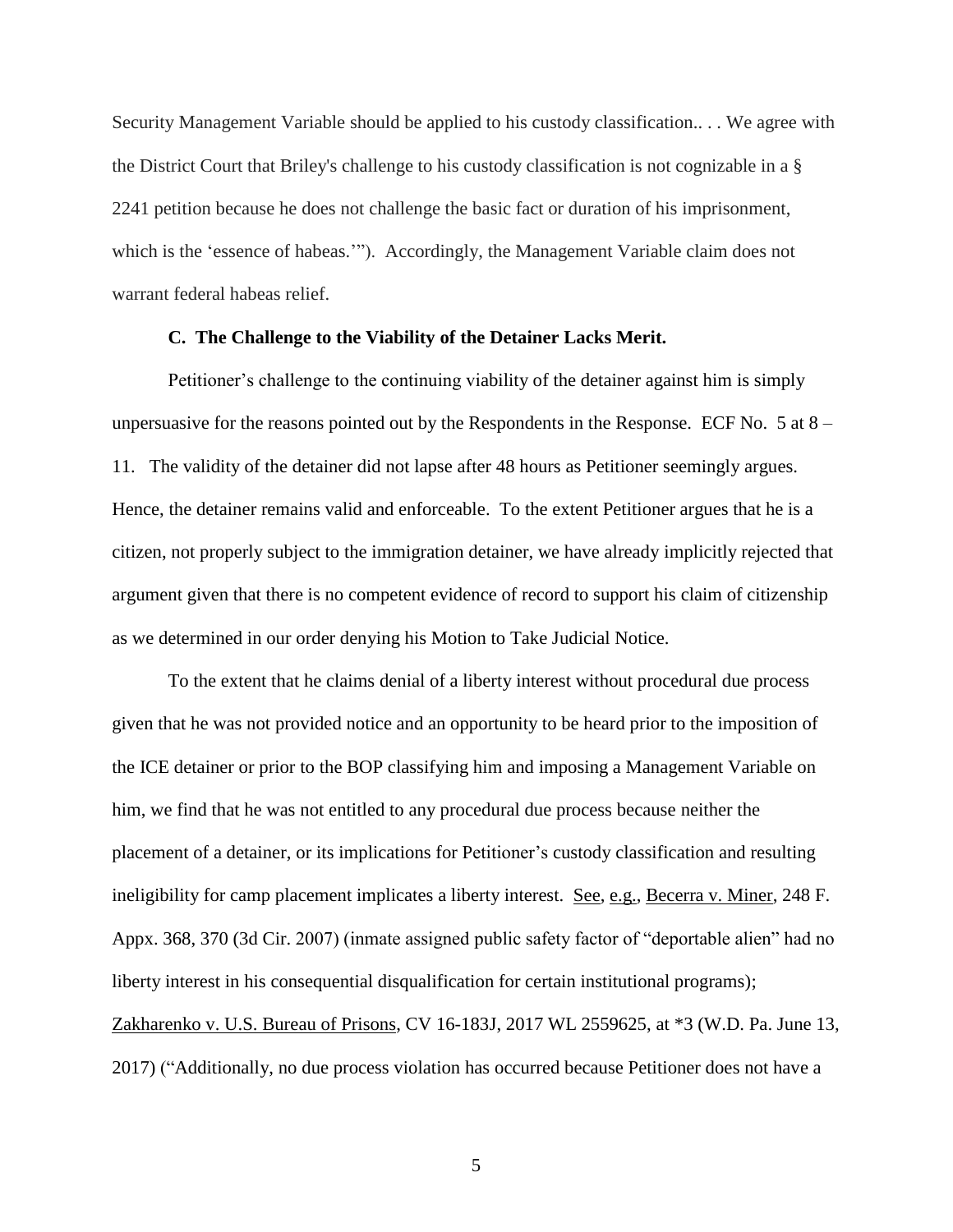liberty interest in the programs and benefits he claims he is being wrongly or unfairly denied. *See e.g., Gallegos*, 688 F.3d at 195 (finding no liberty interest in drug-rehabilitation and other related programs arising from 18 U.S.C. §§ 3621 and 3624 and therefore no due process violation in denial of these benefits to inmate with ICE detainer)."). Neither does the imposition or the effects of the detainer violate substantive due process. See, e.g., Carvajal v. Tombone, 31 F. App'x 155, 155 (5th Cir. 2001) ("The BOP's classification of prisoners based on whether they are INS detainees or citizens of the United States is not a suspect classification, and therefore, the rational basis standard of review is applicable. The BOP's determination that INS detainees are ineligible to participate in such programs is rationally related to the legitimate governmental interest of preventing such INS detainees from fleeing during the community-based portion of the above programs.") (citation omitted).

Accordingly, the detainer nor its effects deny Petitioner either procedural or substantive due process.

## **III. CONCLUSION**

For the foregoing reasons, the Petition is DENIED. No certificate of appealability is needed for federal prisoners whose Section 2241 petitions have been denied. Bruce v. Warden Lewisburg USP, 868 F.3d 170, 177 (3d Cir. 2017) ("The requirements for obtaining a certificate of appealability set forth in 28 U.S.C. § 2253(c) do not apply to prisoners appealing the denial of a § 2241 petition.").

BY THE COURT:

Date: October 27, 2017 s/Maureen P. Kelly

MAUREEN P. KELLY CHIEF UNITED STATES MAGISTRATE JUDGE